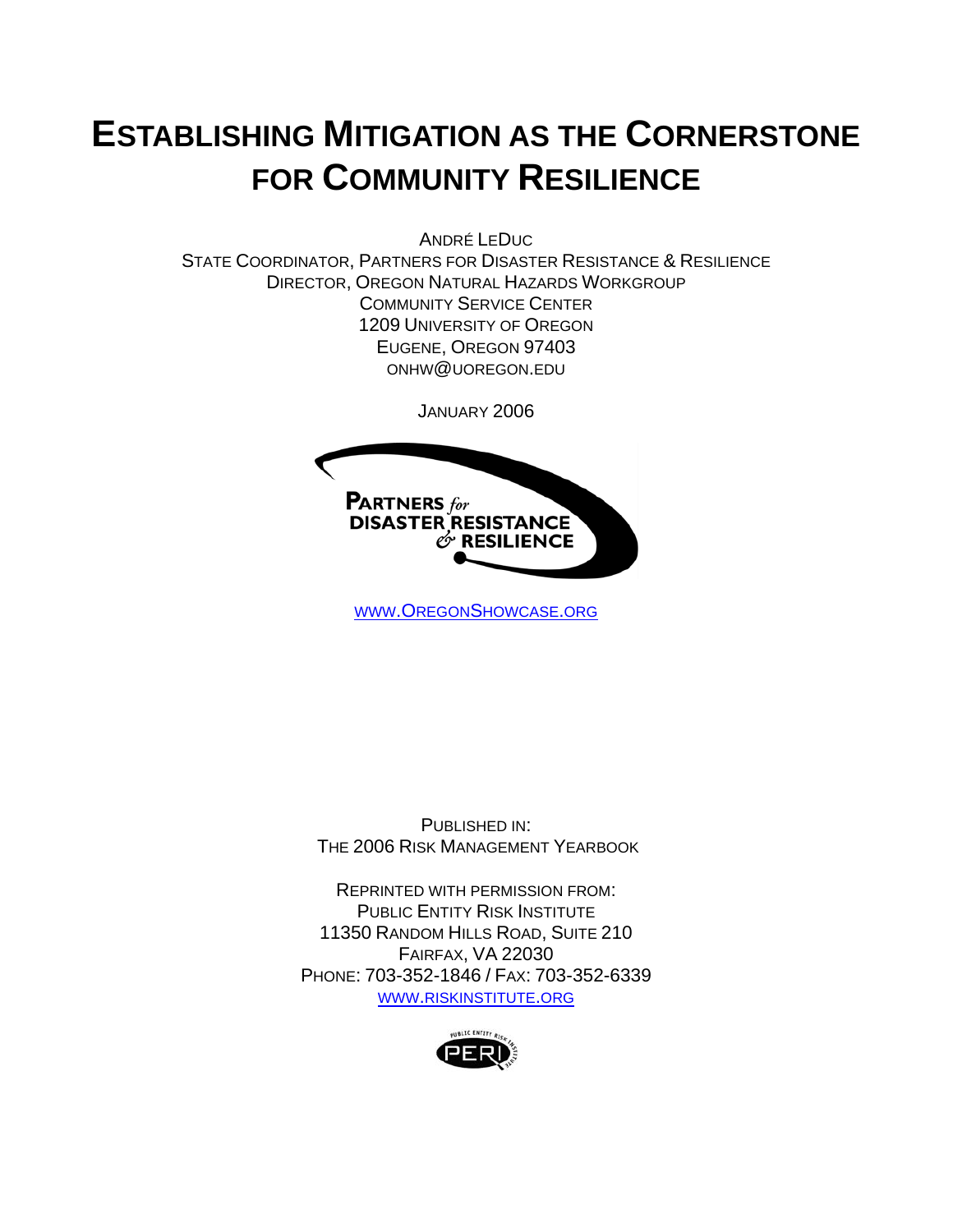# **Introduction**

Current events as well as research continue to demonstrate the importance of pre-disaster mitigation and the crucial connection between preparing for, responding to, and recovering from disasters. Historically there has been a focus on emergency response and preparedness and limited attention and resources given to holistic risk reduction (e.g. mitigation and long-term recovery). A report recently submitted to Congress by the National Institute of Building Science's Multihazard Mitigation Council (MMC) highlights that "FEMA mitigation grants are cost-effective, often leading to additional non-federally funded mitigation activities, and have the greatest benefits in communities that have institutionalized hazard mitigation programs" (MMC, 2005). The report also points out that for every dollar spent on mitigation society can expect an average savings of \$ 4 (MMC, 2005). This is very welcome news as mitigation has always struggled for resources—both financial and human—in the shadow of response and preparedness. Risk reduction or mitigation is often misunderstood, insufficiently funded, and poorly supported at all levels of government. The MMC's report highlights the importance of strong institutional support for mitigation at all levels of government and the high societal payoff for such support.

Disasters occur as a predictable interaction among three broad systems: natural (e.g., rivers systems, geology, forest ecosystems, etc.), the built environment (e.g., cities, buildings, roads, utilities, etc.), and societal (cultural institutions, community organization, business climate, service provision, etc.). A disaster occurs when a hazard impacts the built environment or societal systems and creates adverse conditions within a community. Although it is not always possible to predict exactly when disasters might occur or the extent to which they may affect a community, we can minimize losses from disaster events through deliberate planning and mitigation.

There are three distinct themes this paper covers. The first provides an overview of communities as complex systems and the challenges communities face in providing a sustainable future for their citizens and businesses. The second theme relates to risk reduction and mitigation as part of the disaster cycle. This section provides a brief overview on the continuing challenge of keeping mitigation on the radar of the current emergency management structure and integrating risk reduction concepts and practices into the dynamic and often complex built and social fabric that make up our modern communities. The third theme describes the need for a collaborative systems approach to community resilience and highlights an organizational structure that can assist communities in by providing technical support, resource development/delivery, and training toward approaching disaster risk reduction and mitigation in a more costeffective, systematic, and sustainable fashion.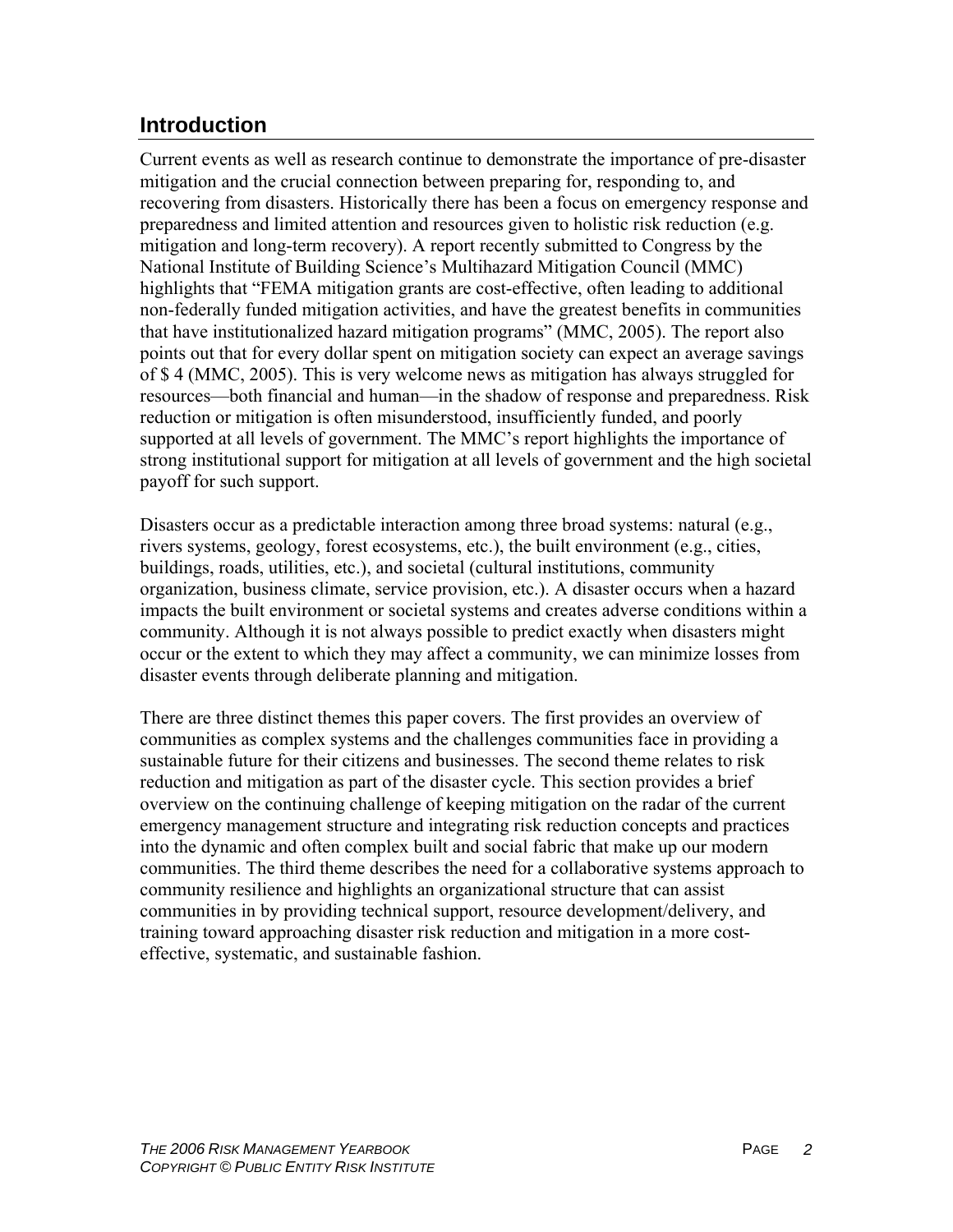## **Recent Events and the Complexity of Community**

*"Surely, the threat of losing all we have achieved, everything that makes us the vigorous society we are, cannot apply to us! How could it possibly happen to us? We have books, magnificent storehouses of knowledge about our culture; we have pictures, both still and moving, and oceans of other cultural information that every day wash through the Internet, the daily press, scholarly journals, the careful catalogs or museum exhibitions, the reports compiled by government bureaucracies on every subject from judicial decisions to regulations for earthquake-resistant buildings, and, of course, time capsules."* 

> -Jane Jacobs Dark Age Ahead 2004

The global and national disaster events of the last year have more than proven that disasters strain the ability of individuals, communities, states, and the national governments to pay for losses, and the capability of governmental and nonprofit relief agencies to respond. The 2004 and 2005 hurricanes affecting the Florida and Gulf Coast have highlighted what has long been known by researchers that many costs associated with disaster events—including social and economic disruption—are difficult to quantify but have profound, long-term impacts on communities. Many of these impacts happen well before the hurricane makes landfall. We saw this unfold in the Gulf Coast with evacuations that strained transportation systems and brought up issues of equity when the most vulnerable populations did not have the means to evacuate. Disaster events have the ability to weaken and erode the core of any community, its businesses, social establishments, and its population.

The fact is a city's cultural identity and built environment are not immune to catastrophic loss. It has happened before and it is more than plausible that it will happen again. In Jane Jacobs's book Dark Age Ahead she warns us about the ominous signs of decay to the underpinnings of our culture or as she defines them the five pillars of our culture (Jacobs 2004). The pillars she defines in her book include:

- − Community and family,
- − Higher education,
- − Effective practice of science and science-based technology,
- − Taxes and governmental powers directly in touch with needs and possibilities, and
- − Self-policing by learned professionals (Jacobs, 2004).

It is important to note that she highlights how many of these pillars are so interconnected that it is difficult to divide them into separate segments. The general premise of Jacobs book is that if we don't start looking at our communities holistically and start addressing the erosion of the core pillars the potential for cultural loss is great. "Interlocking problems, intractable spiraling downward and joining with other problems into amalgamated declines, are daunting but not supernatural" (Jacobs, 2004). Past events have shown that disasters have the ability to exacerbate a community's current problems and trends. If we intend to move our communities toward a more disaster resilient and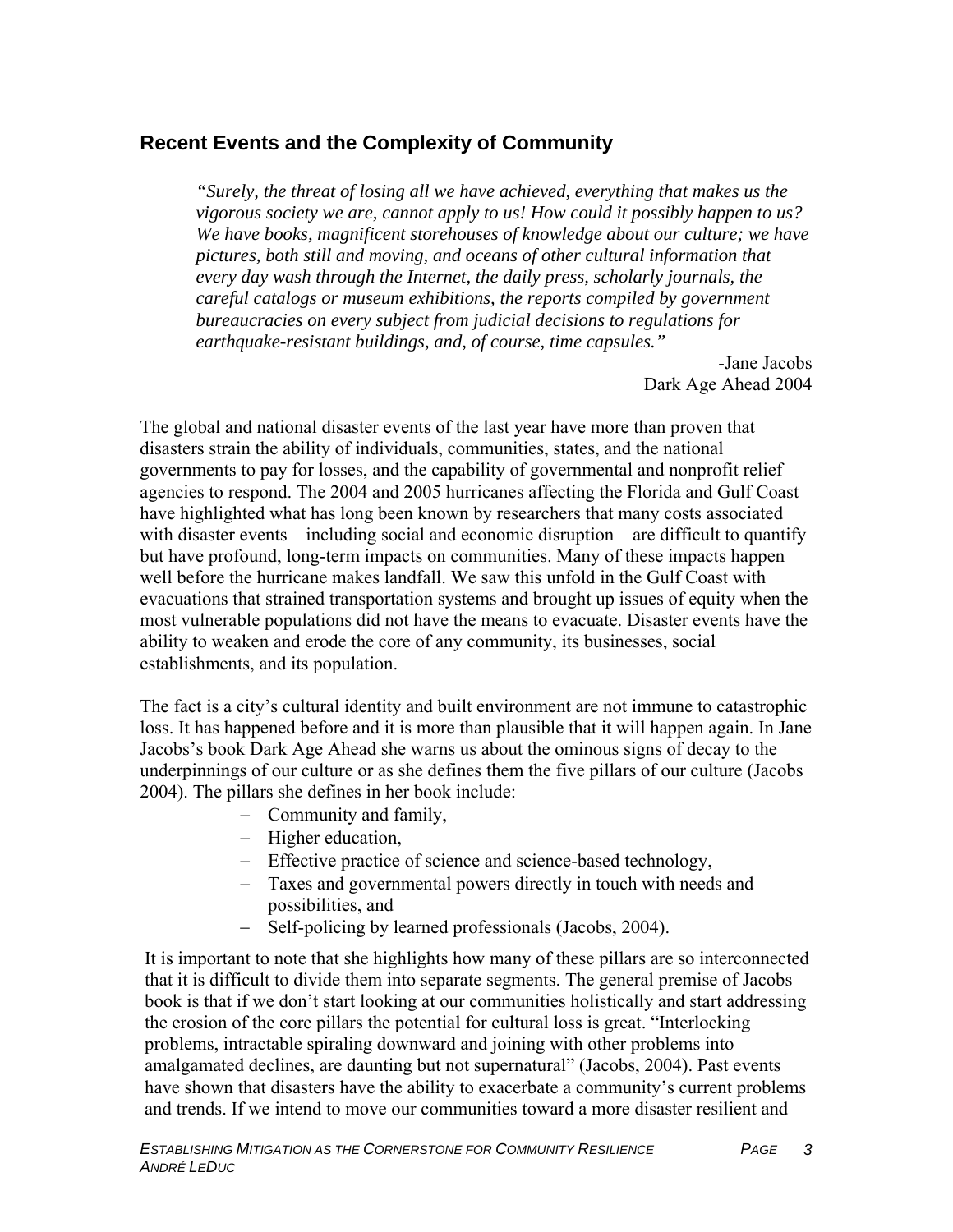sustainable future it is within these complex systems that we will need to sow the seeds of risk reduction.

In the past few decades' concepts such as smart growth, safe growth, and sustainable communities have taken root nationally. These concepts provide communities with an ideal toward which they can strive to address the complex problems communities are facing. If we look at the definitions of these two concepts we see that both concepts must address the aspect of disaster if they are to fulfill their ultimate goals. According to Smart Growth America, smart growth is defined according to its outcomes—outcomes that mirror the basic values of most Americans. "Smart growth is growth that helps to achieve these six goals:

- 1. Neighborhood Livability
- 2. Better Access, Less Traffic
- 3. Thriving Cities, Suburbs and Towns
- 4. Shared Benefits
- 5. Lower Costs, Lower Taxes
- 6. Keeping Open Space Open

-Smart Growth America, 2006

The concept of Safe Growth is to build environments that are safe now and into the future. The goal is to promote protecting people, structures and the systems communities are dependant upon to function. The America Planning Association states that the goal of safe growth is:

"*The goal of Safe Growth is to build environments that are safe for current and future generations of people and to protect structures, transportation and utility infrastructure, and the natural environment — including food systems — from damage. Planners and policy makers must consider the sources of risk, such as geologic or weather-related natural hazards, technological hazards that generate pollution or poisons, terror, error, crime, and economic hardship. Planners might intervene to make development safer at many different points. They might affect the degree of risk through:* 

- wise location decisions
- influencing policy decisions
- adopting and enforcing appropriate construction design standards and regulations
- providing incentives for compliance
- following procedures that insure participation and accountability
- introducing safety considerations into discussions
- encouraging conservation of land and energy"

- America Planning Association, 2006

The foundation of sustainable development is rooted in the same realm as safe growth and smart growth. To develop sustainable communities is to meet the needs of the present without compromising the future. The Center of Excellence for Sustainable Development defines a sustainable community as: "*A sustainable community effort consists of a long-term, integrated, systems approach to* 

*developing and achieving a healthy community by jointly addressing economic, environmental, and social issues. Fostering a strong sense of community and building partnerships and consensus among key stakeholders are also important elements of such efforts.*" -Center of Excellence for Sustainable Development, 2006

All three concepts are similar in that they identify the issues a community faces today and establish a vision for long-term future actions that address and/or eliminate those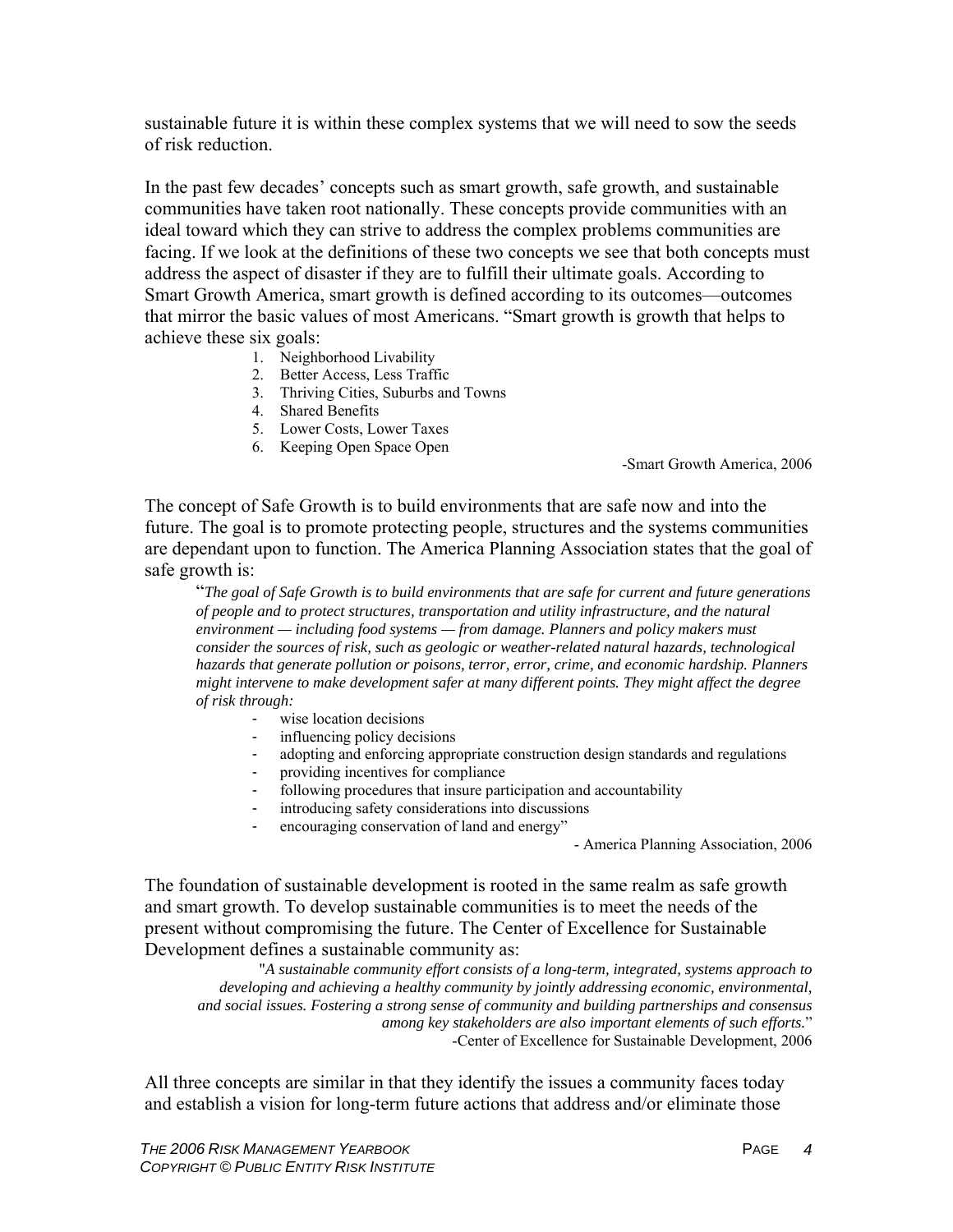issues. They are rooted in a systems approach that applies treatments to the community as a whole.

It is clear that communities are designed and dependent on a very complex interrelated network of built and socially constructed systems. These systems are the core that makes a community tick. Disaster events often highlight the fragility of some of these systems. By looking at community risk from a more holistic and systems approach we can better identify a community's resource exposure (e.g. buildings, roads, utilities, social structure and services etc.) sensitivity, which equates the relative importance of the system (e.g. vulnerable populations or economy) and last but not least the community's ability to respond and recover or its resiliency. Based upon this evaluation we can develop strategies for both short-term and long-term mitigation and disaster risk reduction.

The main reason to take a proactive and collaborative systems approach to mitigation and disaster risk reduction is that as regions, states, and cities grow, the government's ability to provide emergency services for disaster will become ever more difficult due to:

- − *Growing demand*: Forecasts indicate that population in Southeast, Gulf Coast Southwest, and West Coast of the United States' major metropolitan areas will continue to grow.
- − *Competing interests*: Pressure is increasing on limited public sector resources (e.g. education system, health care, and transportation systems etc.) to maintain quality of life, industry growth and protection of the environment.
- − *Increasing risk*: Overall exposure to natural hazards is increasing with population migration patterns.
- − *Declining assets*: Aging infrastructure presents looming economic and environmental problems.
- − *Environmental stress*: The health of our watersheds, wetlands, estuaries and bays is a threat.

The point is that there is much more to disaster resilience than having good emergency response plans, solid engineering requirements, and perfectly defined and detailed evacuation plans. While it is important to have these tools and resources at our disposal, resilience is something that comes from the community as a whole not just one part or department in government.

So knotty are the problems our communities face today (e.g. education, health care, affordable housing, economic, sustainability, etc.) that it is imperative to take a more coordinated, integrated, and collaborative systems approach to seek workable risk reduction solutions. Natural hazards and disasters are not at the forefront of our decision makers' concerns unless a disaster just happened. Therefore, it is we need to find ways to weave risk reduction and mitigation into the existing fabric that defines our communities and broader concepts, such as smart growth, safe growth, and sustainability, if we want them to become more disaster resilient.

A systems approach to risk reduction could offer communities a coordinated support network aimed at building local capacity to address risk reduction in a holistic and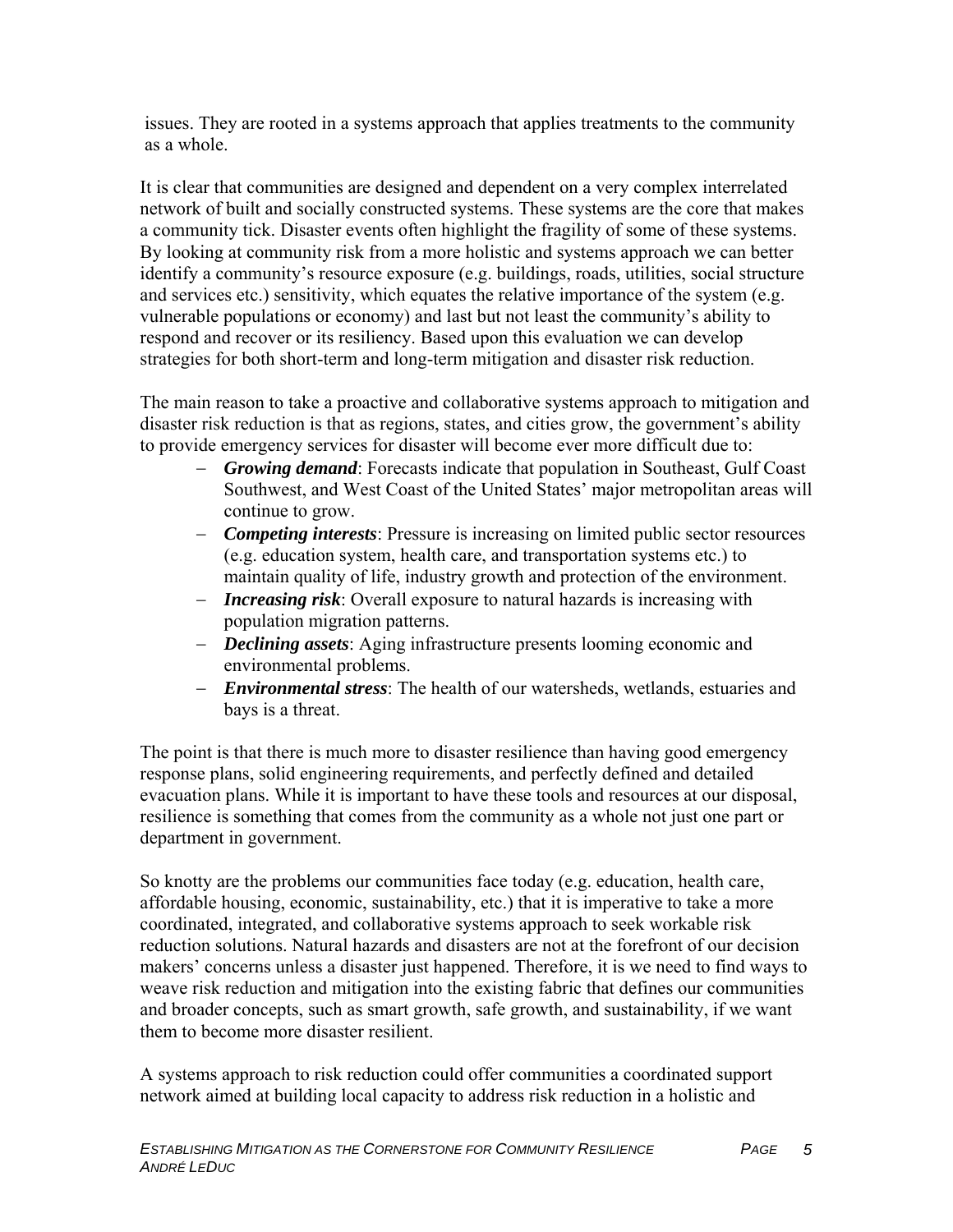sustainable fashion. This type of collaborative structure would generate mitigation activity that could not be as effectively accomplished by any single group or entity working independently. The systems approach to risk reduction is based upon building local capacity by providing communities with delivery systems for resources, training, and technical support.

# *The Disaster Cycle*

It is important to understand where mitigation fits in the disaster cycle and the challenges the concept has faced in the past. The emergency management profession and FEMA have used the concept of the disaster cycle (Figure 1-1) to describe the phases of a disaster.

## **Figure 1-1: The Disaster Cycle**



The four phases, Response, Recovery, Preparedness, and Mitigation can be described as follows:

- − *Response* begins as soon as a disaster event occurs. Response is the provision of search and rescue, medical services, and access control as well as repairing and restoring communication and data systems during a crisis. A coordinated response plan can help reduce casualties, damage, and decrease recovery time. Examples include emergency operations plans and business continuity plans and established networks of first responders.
- − *Recovery* operations provide for basic needs and restore the community. There are two components in the recovery phase. During the first phase, infrastructure is examined, and repairs are conducted to restore water, power, communication and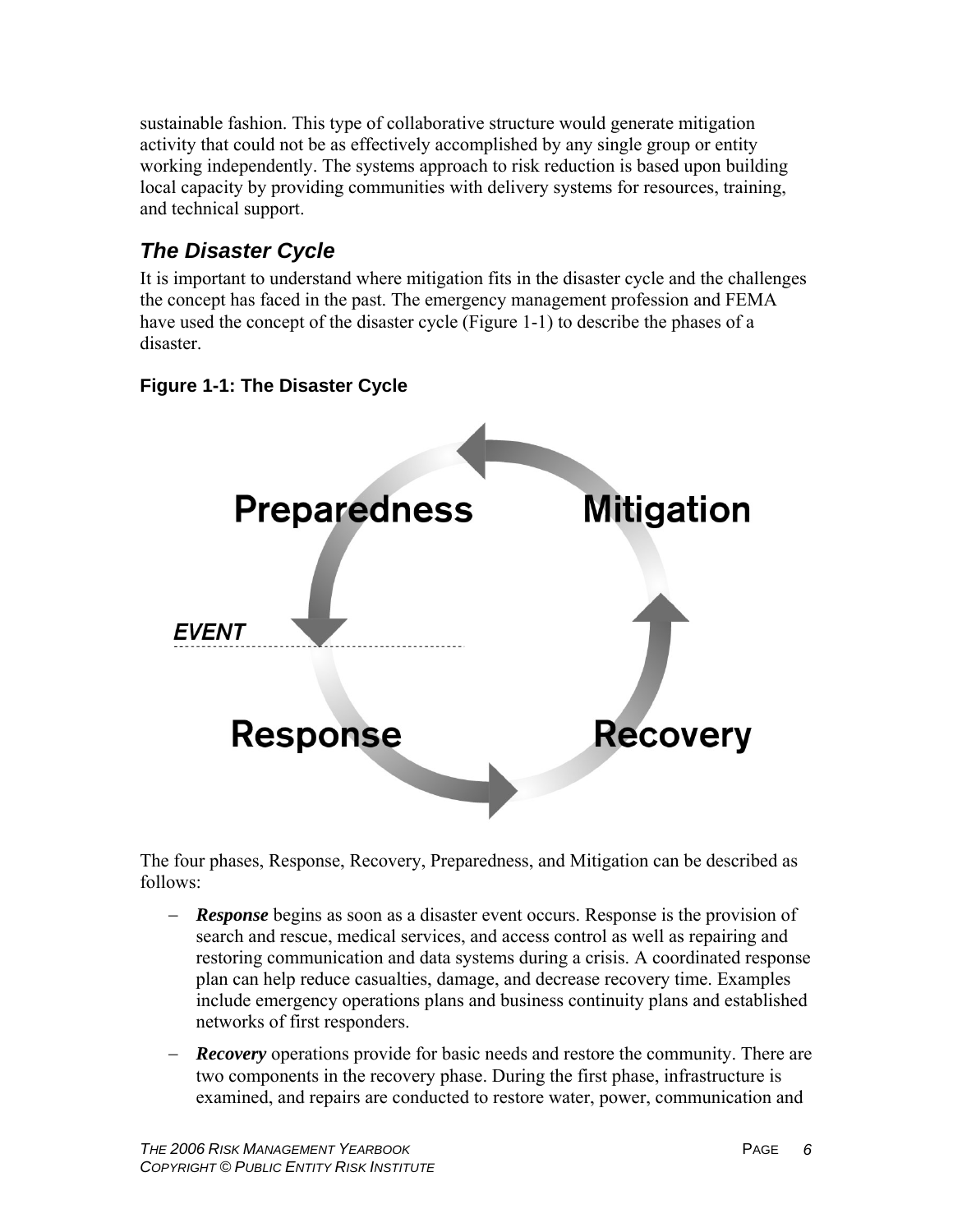other utilities. The second phase includes returning to normal functions and addressing future disasters. The process of recovery can take months or possibility years to accomplish depending upon the event. An example would be the development of a post-disaster recovery plan.

- − *Preparedness* refers to activities, programs, and systems developed in advance of a disaster designed to build and enhance capabilities at an individual, business, community, state and federal level to support the response to and recovery from disasters. Example strategies might include developing awareness and outreach campaigns and training targeted to individuals and businesses on personal and professional responsibility to be self sufficient for at least 72 hours post-disaster.
- *Mitigation or Risk Reduction* Is the act of reducing or eliminating future loss of life and/or property, and/or injuries resulting from hazards through short and longterm activities. Mitigation strategies may range in scope and size; however, no matter the size, effective mitigation activities have the potential to reduce the vulnerability and/or exposure to risk and impact of disasters. Example mitigation activities for flooding include acquiring, elevating, or relocating structures; for seismic include building code, retrofitting buildings or infrastructure and nonstructurally retrofitting labs and offices; and for wind or winter storms include under grounding power lines and tree replacement programs.

In a perfect world the four phases would be given equal attention, integrated, and updated as the community or the risks change. The reality is that with limited funding and competing issues most communities have developed different components (e.g. emergency operations plan and procedures and a mitigation plan) rather than a complete suite of plans, strategies, or a system. The current emphasis on terrorism and demands for response and preparedness planning has further strained many already resource deprived emergency management agencies.

Since fall of 2001, the concept of mitigation has had little to no role in the new Department of Homeland Security structure. If not for the passage of the Disaster Mitigation Act of 2000 and subsequent rules published in 44 CFR Part 201.6 requiring states, communities, and tribal governments to complete natural hazard mitigation plans and provide funding through the Pre-Disaster Mitigation (PDM) Grant Program, mitigation may have been completely removed from the equation. The PDM Grant Program has struggled to survive. This is not due to a lack of need or grass roots support for the program. On the contrary, the PDM grant program has had overwhelming support from states and the professional emergency management community. PDM and the flood mitigation programs are seen as one of the last standing federal pillars for natural hazards mitigation planning and risk reduction. The problem is a lack of federal support both human and financial for the program. This is a drastic change from the late 1990's when mitigation was thought of as the cornerstone concept of emergency management.

Unfortunately, we have not completely learned the danger of taking a single hazard nonintegrated approach to emergency management and disaster resilience. A similar set of events transpired during the 1980's at the height of the Cold War when FEMA focused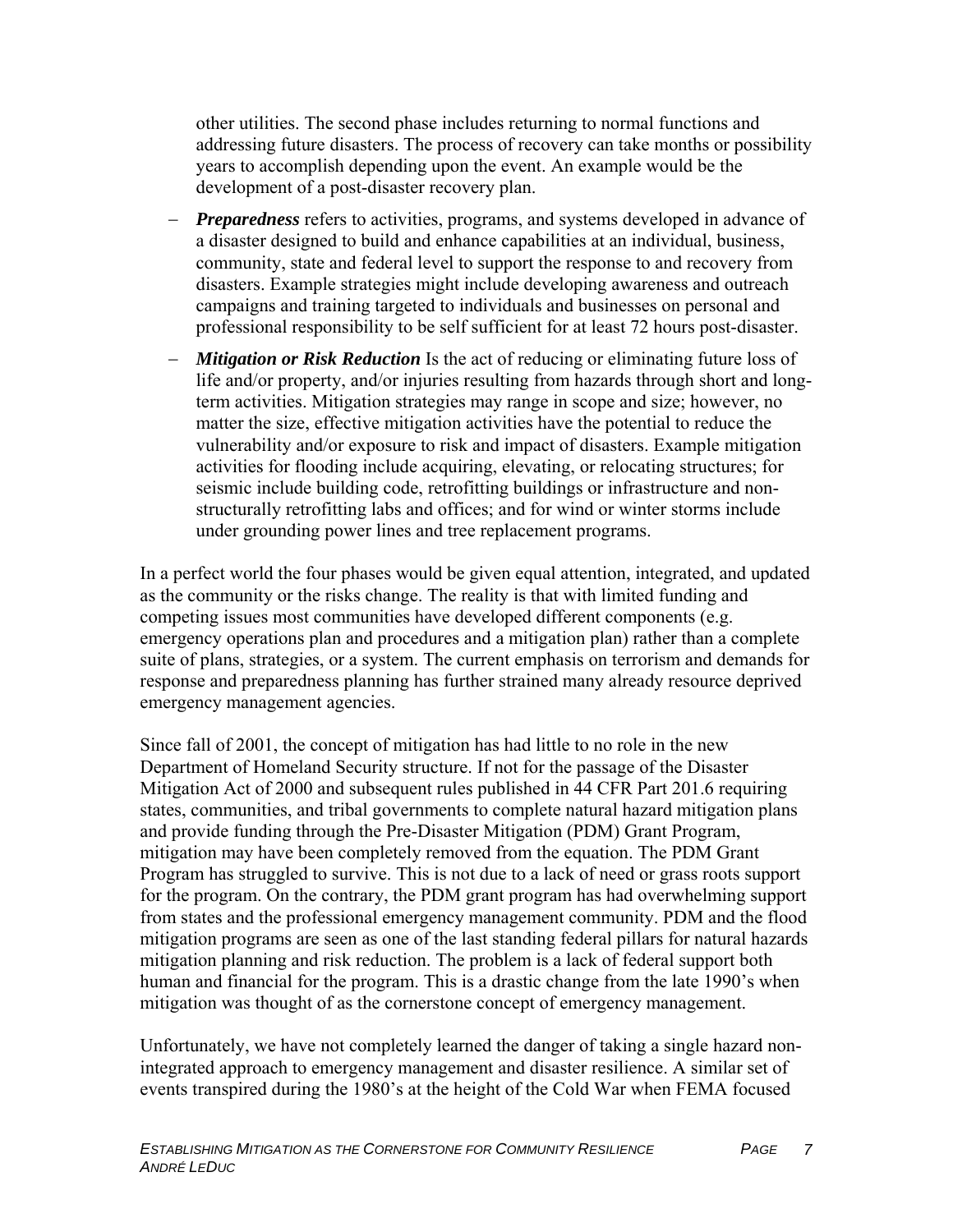75 percent of its resources on preparing for a nuclear war (Bullock and Haddow, 2004). In the late 1980's and early 1990's it took a rash of hurricanes (Hugo, Iniki, and Andrew) and a few earthquakes (Loma Prieta and Northridge) to remind us that no matter what external human-causes or threats we may face we can not afford to forget our vulnerability and exposure to natural hazards.

Maybe the recent disaster on the Gulf Coast and the newly published report to Congress titled *Natural Hazard Mitigation Saves: An Independent Study to Assess the Future Savings from Mitigation Activities* submitted by the National Institute of Building Science's Multihazard Mitigation Council which highlights the benefits and cost effectiveness of mitigation will be enough to turn the tide and elevate the importance of reducing our exposure to natural hazards risk. David Godschalk, a professor emeritus of city and regional planning at the University of North Carolina and member of the Multihazard Mitigation Council, published his viewpoint in the November 2004 American Planning Association's magazine Planning stating; "Mitigate, mitigate, mitigate. That's what Katrina teaches us."

Part of the challenge with mitigation is getting people to understand what mitigation is and what mitigation is not. Mitigation activities include all actions taken to reduce or eliminate long-term risk to built and social systems from hazards and their effects; the number of potential activities are numerous and varied (MMC, 2002). Table 1-1, adapted from the July 2002 Multihazard Mitigation Council's report titled, *"Parameters for an Independent Study To Assess the Future Benefits of Hazard Mitigation Activities"* highlights specific examples and types of mitigation projects and activities. Mitigation contrasts with the other short-term disaster phases (e.g. response, recovery, and preparedness) in that it works best when integrated into the community's long-term decision making, operations plans, and implementation strategies. The table highlights that mitigation activities are diverse and multifaceted and diverse nature of mitigation activities and how they cut across nearly every facet of a community with varying levels of responsibility. Mitigation is not just the responsibility of emergency managers or community planners. To accomplish this type of comprehensive mitigation strategy the community must have a vision, plan, and set of actions to accomplish mitigation or risk reduction. It is also essential that the community has someone or some collaborative group that owns the concept of mitigation and will oversee the implementation.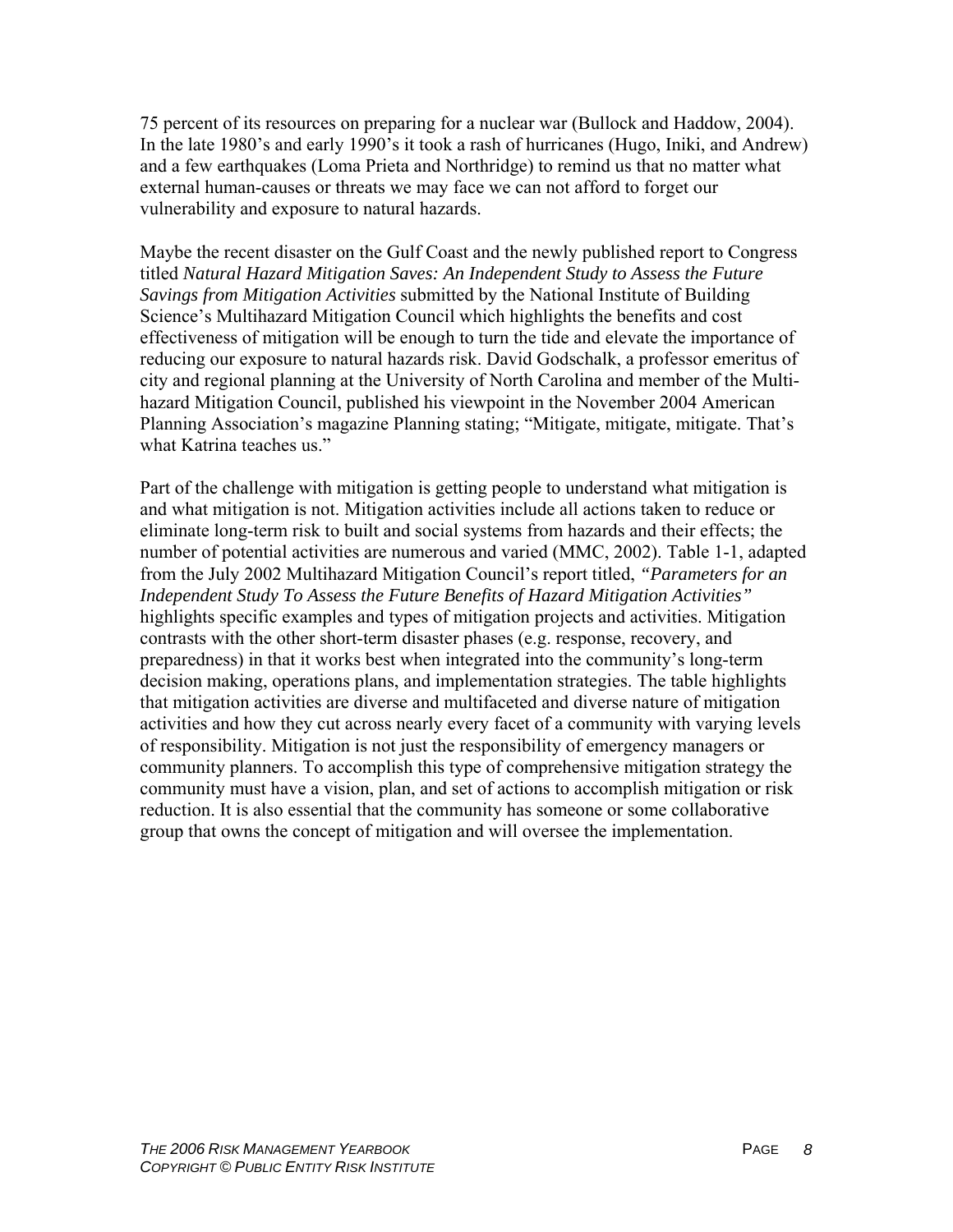# **Table 1-1: Various Types of Mitigation Activities**

|                                                          | <b>Type</b>                                              | <b>Types of Activities</b>                                                                                                    |
|----------------------------------------------------------|----------------------------------------------------------|-------------------------------------------------------------------------------------------------------------------------------|
| Ι.                                                       | Education /Training                                      | Offering workshops and seminars for public officials and employees, personnel of state                                        |
|                                                          |                                                          | agencies, and the general public                                                                                              |
|                                                          |                                                          | Developing video tapes, pamphlets, brochures, and other literature                                                            |
| П.                                                       | Commitment and<br>Capacity Building                      | Organizing community groups and conducting team-building exercises                                                            |
|                                                          |                                                          | Recruiting partners to promote mitigation                                                                                     |
|                                                          |                                                          | Forming teams or committees for planning and conducting preparedness, response, and                                           |
|                                                          |                                                          | recovery planning                                                                                                             |
|                                                          |                                                          | Encouraging interagency cooperation and planning                                                                              |
| III.                                                     | Risk Assessment,<br>Planning, and Plan<br>Implementation | Conducting hazard, vulnerability, and risk analyses; mapping hazards; preparing                                               |
|                                                          |                                                          | inventories of threatened facilities; and carrying out other duties                                                           |
|                                                          |                                                          | Preparing plans (e.g. risk mitigation plans, land improvements plans, harbor                                                  |
|                                                          |                                                          | management plans, and beach management plans)                                                                                 |
|                                                          |                                                          | Supporting planning, administrative, and legislative activities                                                               |
|                                                          |                                                          | Forming planning and hazard management districts                                                                              |
|                                                          |                                                          | Developing and/or strengthening zoning and building code ordinances                                                           |
|                                                          |                                                          | Enacting new risk mitigation regulations and legislation                                                                      |
|                                                          |                                                          | Conducting engineering studies and designing projects                                                                         |
|                                                          |                                                          | Developing mitigation incentives such as loan subsidy and/or grant programs                                                   |
|                                                          |                                                          | Providing technical assistance                                                                                                |
|                                                          |                                                          | Implementing risk mitigation plan                                                                                             |
|                                                          |                                                          | Coordinating risk mitigation activities                                                                                       |
| IV                                                       | Drainage Projects                                        | Replacing and improving culverts, pipes, mains, storm water lines, drainage ditches,                                          |
|                                                          |                                                          | channels, sewer pipes, and backup valves                                                                                      |
|                                                          |                                                          | Constructing and stabilizing detention ponds and basins, dams, dikes, levees, barriers,<br>berms, floodgates, and flood walls |
|                                                          |                                                          | Stabilizing riverbanks and shorelines (retaining walls, riprap)                                                               |
|                                                          |                                                          | Dredging and maintaining channels                                                                                             |
|                                                          |                                                          | Removing debris and vegetation                                                                                                |
|                                                          |                                                          | Acquiring, demolishing, and/or relocating structures in flood zones                                                           |
| V.                                                       | Acquisition and                                          | Purchasing land and development rights in flood, landslide and erosion zones                                                  |
|                                                          | <b>Relocation Projects</b>                               |                                                                                                                               |
| VI.                                                      | Structural<br>Improvement<br>Projects                    | Improving and retrofitting buildings and structures to resist earthquakes, wind, hail,                                        |
|                                                          |                                                          | water, and waves                                                                                                              |
|                                                          |                                                          | Floodproofing buildings and infrastructure in flood zones                                                                     |
|                                                          |                                                          | Elevating building ad other structures                                                                                        |
|                                                          |                                                          | Installing storm shutters and upgrading roofs to resist wind, rain, hail, and fire                                            |
|                                                          |                                                          | Constructing hurricane walls, barriers, gates, and tidal valves                                                               |
|                                                          |                                                          | Constructing seawalls, breakwaters, jetties, and riprap                                                                       |
|                                                          |                                                          | Constructing new buildings, lifelines, and other structures to meet the appropriate codes                                     |
|                                                          |                                                          | Repairing damaged buildings in ways to reduce repeated losses                                                                 |
|                                                          |                                                          | Constructing and upgrading emergency shelters                                                                                 |
|                                                          |                                                          | Installing roll-up doors, special windows, and impact-resisting film                                                          |
| VII.                                                     | Lifeline<br>Improvement<br>Projects                      | Upgrading piers and wharves                                                                                                   |
|                                                          |                                                          | Upgrading fuel storage tanks                                                                                                  |
|                                                          |                                                          | Anchoring and bracing equipment                                                                                               |
|                                                          |                                                          | Improving utilities such as storm water, wastewater, and water treatment facilities and                                       |
|                                                          |                                                          | pumping stations; and electric, gas, communications systems                                                                   |
|                                                          |                                                          | Improving transportation systems (roads, bridges, etc.)                                                                       |
| <b>VIII</b>                                              | Land Improvement<br>Projects                             | Replenishing beaches                                                                                                          |
|                                                          |                                                          | Stabilizing and restoring sand dunes and roadway banks                                                                        |
|                                                          |                                                          | Constructing and/or strengthening bulkheads and head walls                                                                    |
|                                                          |                                                          | Managing vegetation                                                                                                           |
|                                                          |                                                          | Controlling erosion (grading and vegetation)                                                                                  |
|                                                          |                                                          | Stabilizing slopes (grading, drainage and vegetation)                                                                         |
|                                                          |                                                          | Remediating soil to reduce liquefaction potential                                                                             |
|                                                          |                                                          | Clearing brush, doing controlled burns, and building fuel breaks                                                              |
| Source: Adapted from MMC 2002 and Gottschalk et al. 1999 |                                                          |                                                                                                                               |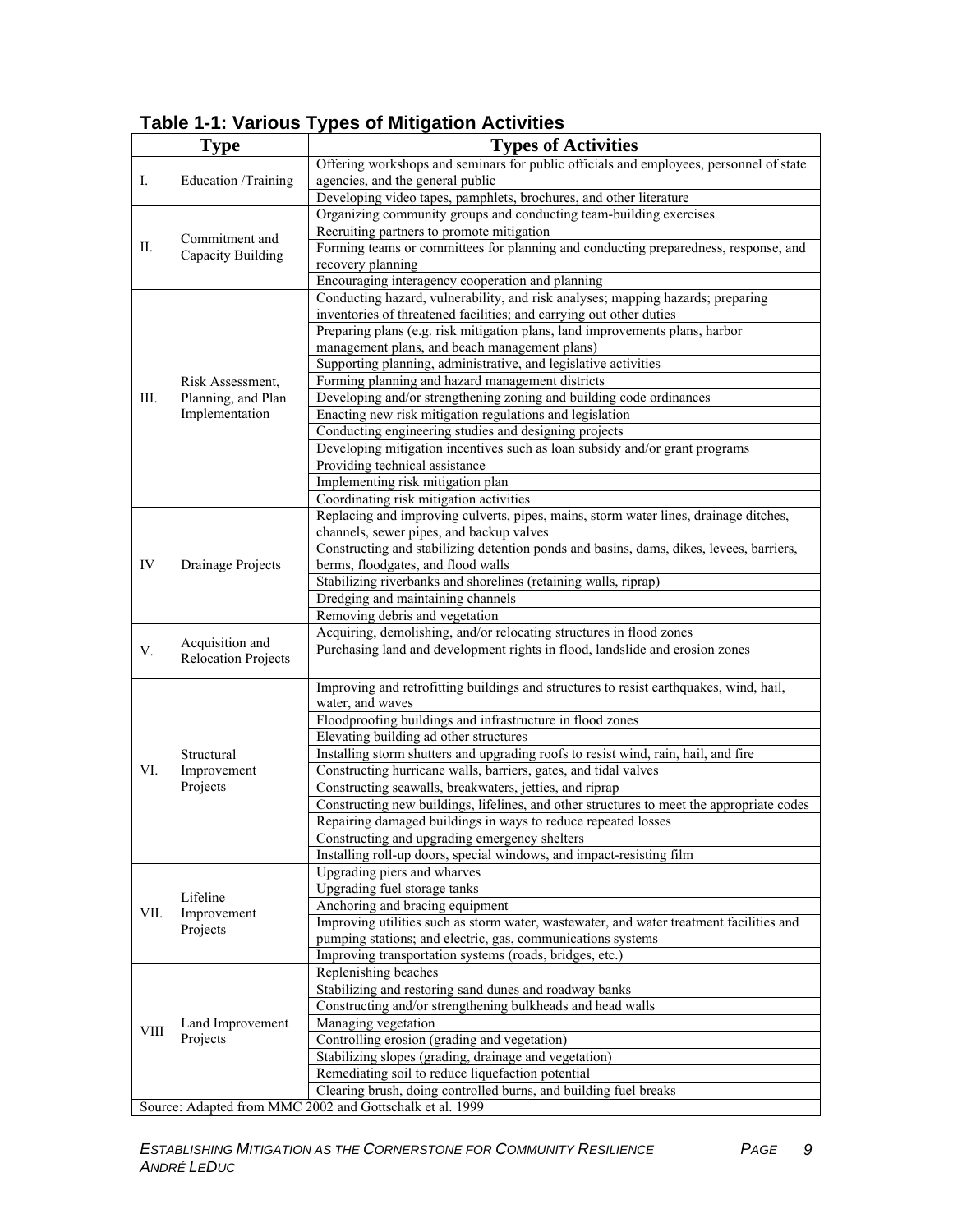The findings in the independent study prepared for FEMA are vital if we are to truly establish mitigation as the one of the four cornerstones of emergency management. As stated earlier the report found that for every dollar spent on mitigation society can expect an average benefit of 4 dollars or higher (MMC, 2005). Additionally, it found two primary conclusions from the recently published report to Congress including:

- − *"Mitigation is sufficiently cost-effective to warrant federal funding on an ongoing basis both before disasters and during post-disasters recovery. The nation will always be vulnerable to Natural hazards; therefore, it is only prudent to invest in mitigation. In this context, mitigation should be considered in the broadest possible sense to encompass mitigation projects and processes that relate to enforcing strong building codes and land use and zoning measures as well as developing comprehensive plans that will limit disaster-caused damage and promote losses such as disruption of utilities and transportation lifelines."*
- − *"Mitigation is most effective when it is carried out on a comprehensive, community-wide, long-term basis. Single projects can help, but carrying out a slate of coordinated mitigation activities over time is the best way to ensure that communities will be physically, socially, and economically resilient in coping with future hazard impacts."*(MMC, 2005).

It is time to provide support and incentives for states and communities to establish a more integrated and balanced approach to disaster resilience with mitigation as the cornerstone. If one thinks of the disaster cycle as an equation, then every risk or vulnerability we mitigate today reduces our overall exposure, decreasing the pressure on the response side of the disaster cycle and lowering recovery costs from future events.

Efforts to change community and/or individual behaviors toward managing and reducing risk to natural hazards have proven to be difficult due to lack of awareness and competing interests. Additionally, such efforts are often uncoordinated or under funded, thus reducing the effectiveness of disaster safety messages. That is why it is time to establish an organizational structure that supports a collaborative systems approach to mitigation and risk reduction.

# *A Collaborative Systems Approach to Community Resilience*

Researchers have documented that reducing risk from natural hazards requires integration with various aspects of community planning including (e.g. land use planning, capital improvement, economic development, etc.), better coordination, and more extensive public participation (Burby 1998; Burby 2002; Mileti 1999; Platt 1999). In order for a community to become more resilient it must look at risk as a shared responsibility between government, business, and individuals. All parties have a role and responsibility for risk reduction. Risk reduction and preparedness is not purely the government's responsibility. It takes more time and money to involve a broad and diverse group of stakeholders in the process, but the long-term savings compensates the investment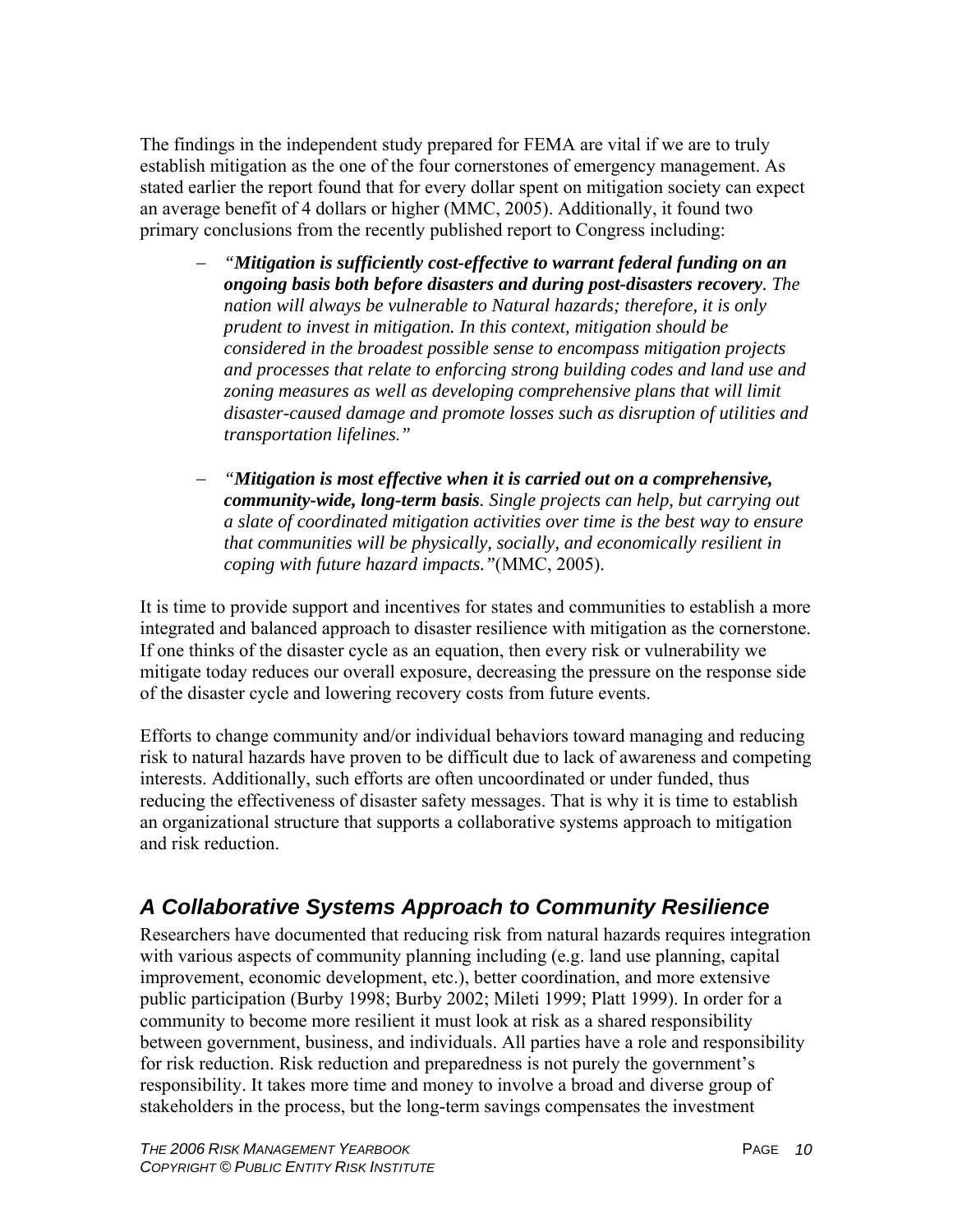because the resulting mitigation options are more acceptable (Mileti 1999). Stakeholders range from those making household and business decisions to those who affect the sustainability of an entire community and beyond, such as community planners, local fire marshals, city managers, business owners, conservation club members, realtors, builders, etc.

Additionally, involving a broad base of stakeholders builds partnerships and constituencies that can be very beneficial in the disaster response and recovery phase. The establishment of trusted communication lines and relationships into community social systems (e.g community organizations, church groups, social service providers, and civic groups) prior to a disaster can greatly assist a community in the response and recovery phases of a disaster. In its mitigation guide, the Federal Emergency Management Agency (FEMA) emphasizes that this collaborative approach "goes well beyond the scope of traditional emergency management and touches areas of planning, development, economics, education, critical care, and cultural facilities. The success of this initiative is dependent on the participation of the entire community" (FEMA 2001). This move towards greater collaboration has also been occurring in the fields of natural resource management, public policy and planning (Gray 1989; Wondolleck and Yaffee 2000).

The literature emphasizes that an effective collaboration process requires involvement from a full range of stakeholders, participation from the public who may not be represented by stakeholder interests, and an effective, joint, problem-solving process that leads to agreement about problems and consensus on actions. This holds true for both disaster response planning and pre-disaster mitigation. An example of this was highlighted in a report that evaluated sixty comprehensive plans in Florida and Washington by Burby (2002) which found that "broad stakeholder involvement contributes to both stronger plans and the implementation of proposals in plans." The intended audience for such an endeavor is those who have the authority and accountability to make a difference in natural hazard protection and loss reduction. The message is fairly straight forward, the more stakeholders you have involved the greater the likelihood that the plans, policies and procedures will be a success.

However, establishing a process that involves a broad range of stakeholders and has meaningful outcomes takes time and a considerable amount of organizational structure. This process must not only identify the issues based upon the best available data but must also establish trusted lines of communication and develop feasible solutions with a clear line to implementation. It takes institutional support from all levels of government along with financial and human resources to make this happen. There is no quick and simple technological fix for this problem. It requires people power and good community organizing, facilitation, and coordination skills to establish an integrated systems approach to risk reduction.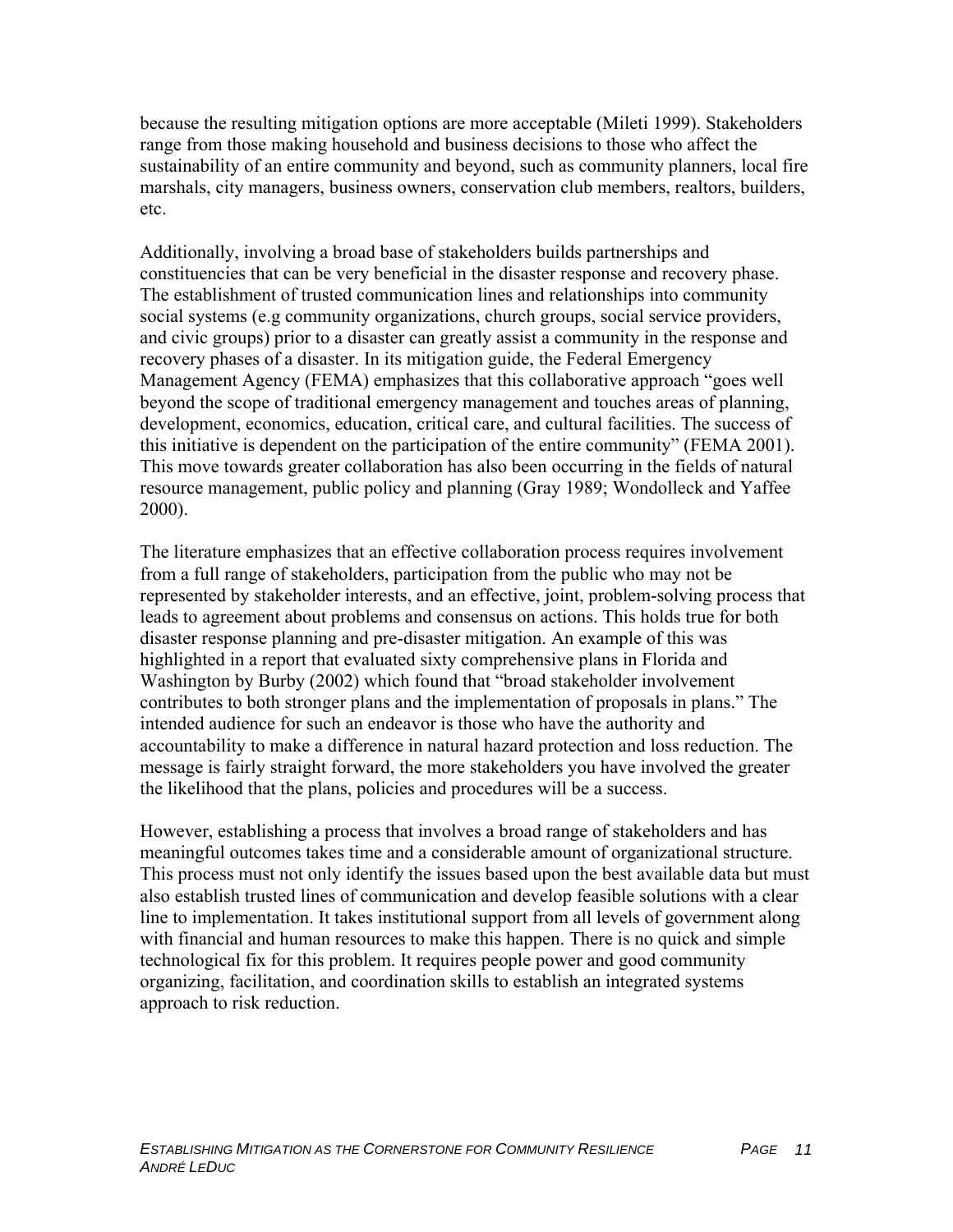# **A Systems Approach to Mitigation**

Since 2000, the Oregon Natural Hazards Workgroup (ONHW) at the University of Oregon's Community Service Center has been leading the development of the Partners for Disaster Resistance & Resilience: Oregon Showcase State Initiative (hereafter referred to as the Partnership). The initiative is modeled after the Institute for Business  $\&$ Home Safety's (IBHS) Showcase State Program. Implementing and ultimately modifying the IBHS Showcase State model utilized in Rhode Island, has provided Oregon an opportunity to replicate the model in a state where there are dramatically different hazards, geography, politics, and demographics. Oregon's focus on mitigation, through the Partnership is a shift to a systems approach highlighting a more holistic and coordinated statewide risk reduction strategy, thereby providing a more cost-effective approach to reducing disaster loss.

Prior to the Partnership, Oregon made progress toward reducing loss from natural hazards. The state's land use planning laws, building code requirements, emergency preparedness planning, hazards assessment, and other policies and programs laid the groundwork for loss reduction and provided a sound foundation on which to build. However, efforts to change community and individual behavior toward managing risk were not well coordinated or funded, and tended to be a difficult "sell" to local governments, citizens, and business owners, thus limiting the effectiveness of disaster safety messages.

The Partnership and ONHW's systems approach to mitigation offers a model for increased communication, coordination, and collaboration between diverse partners that can be used to increase the capacity of communities to reduce their risk of loss from hazards. The heart of the initiative provides a comprehensive, cost-effective approach for partners – both public and private – to bring together resources – both human and financial – to enhance, develop, and deliver risk reduction resources and training statewide. This was accomplished by establishing statewide communication, coordination, and collaboration among private and public agencies while working with local communities and organizations to determine needs, identify issues, develop resources and 'on the ground projects' to build local capacity for risk reduction. The secondary intent was to develop a model that could be adapted by other states wanting to enhance their own natural hazard mitigation programs.

The Partnership is based upon the concepts identified in the mitigation planning and collaborative process literature highlighted earlier in this paper. The Partnership empowers communities to engage a broad range of organizations—from state and local government, nonprofit organizations, and citizens' groups, to private industry. Consistent with theory, it focuses on audiences who have the authority and accountability to make a difference in natural disaster safety and loss reduction. These individuals and organizations range from those making household and business decisions to those who affect the sustainability of entire communities and beyond.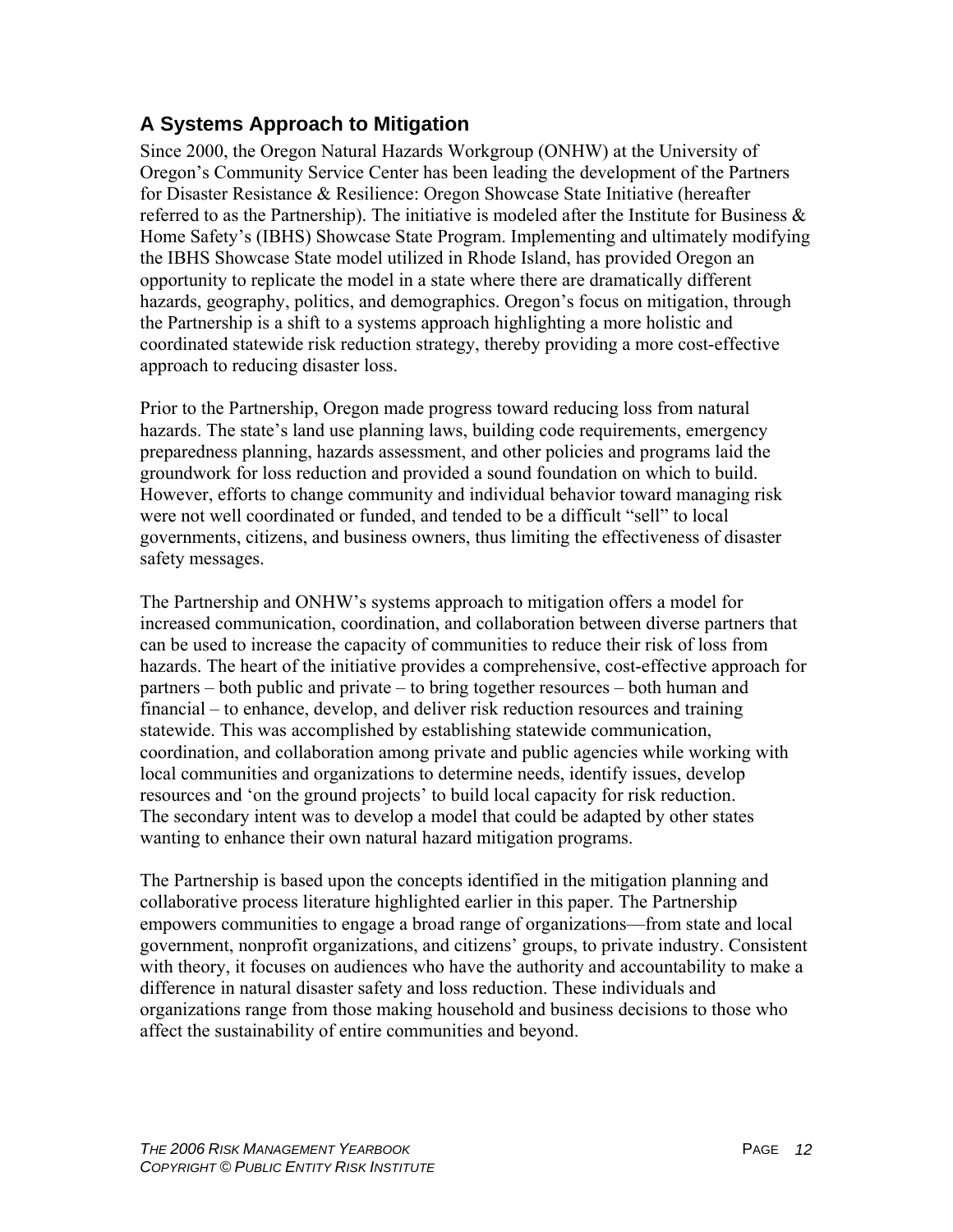The mission of the *Partnership* is:

*To develop and sustain partnerships that offer a comprehensive, cost-effective approach for states, communities, and organizations to bring together resources – both human and financial – to enhance community disaster safety and risk reduction statewide.*

The Partnership is organized around a five-year strategic plan developed by ONHW that compartmentalizes the 14 elements of an IBHS Showcase State into five distinct working groups (WG) refer to Figure 1-2: state hazard planning (WG1); business/economic recovery (WG2); pre-disaster mitigation communities (WG3); public awareness/education/outreach (WG4); and public/private partnerships and incentive programs (WG5). Each working group comprises various agencies and private organizations that work to meet the group's goals.

#### **Figure 1-2:** *The Partnership's* **Organizational Framework**



As the literature clearly points out, to have an effective collaboration process you must have involvement from a full range of stakeholders who feel welcome to participate in the process. Therefore, it is paramount to have someone (or organization) serve as the coordinator with the ability to lead and facilitate the process while maintaining a neutral structure that allows for a diverse group of partners. What Oregon has established is a coalition of partners that are united for the common cause of risk reduction and increased statewide disaster safety. The Oregon Natural Hazards Workgroup at the University of Oregon's Community Service Center serves as the lead and coordinating body to unite partners in working to increase natural disaster safety and risk reduction statewide. The Partnership has been able to build on the established and trusted history of the Community Service Center (CSC).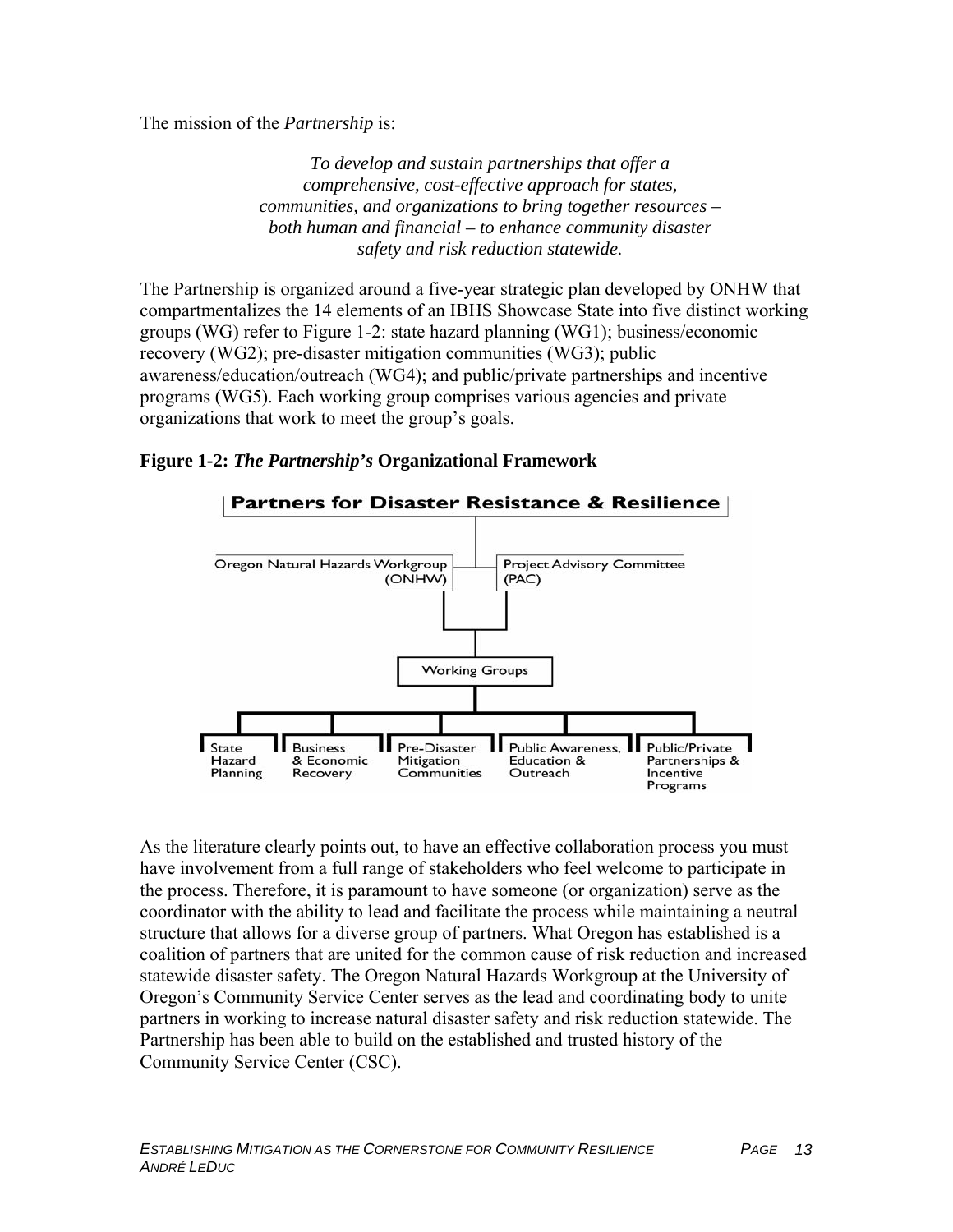For over 25 years the CSC, an interdisciplinary self funded applied research center at the University of Oregon and its professional staff have continued to provide planning and technical assistance to local and regional entities, to help improve the quality of life in Oregon, and help make Oregon communities more self-reliant, while at the same time affording the highest quality of graduate-level education and professional training to students. The role of the CSC and its programs, such as ONHW are to link the skills, expertise, and innovation of higher education with the natural hazard risk reduction needs of communities and regions in Oregon, thereby providing a service to the state and learning opportunities for students. Through the CSC service-learning model, student participants gain important service and professional experience by helping resolve community and regional natural hazards issues.

The model approaches mitigation and risk reduction from a local community perspective. Understanding that if disaster resilience is to take root, all the pieces of risk reduction, mitigation, and preparedness need to be woven into the existing local decision-making process, plans, policies, and programs. The intent is to offer communities a seamless support network aimed at building their capacity to address risk reduction in a holistic and sustainable fashion. This is accomplished by linking federal and state agencies, professional organizations, resources, and programs directly to communities, individuals, businesses, and organizations engaged in managing complex local risk issues.

The model offers state and federal agencies and representatives a direct line to local communities through outreach, training programs, and plan and project development. This is a great benefit to the local communities as they are able to get first hand guidance from state and federal partners. The Partnership works with such federal partners as the U.S. Department of Homeland Security/FEMA, the US Geological Survey (USGS), the National Oceanic and Atmospheric Administration (NOAA), and the U.S Forest Service.

Additionally, the Partnership model has been able to create relationships with national organizations and associations to facilitate the sharing of information in both directions – from communities to the national organizations and vice versa. This has allowed national organizations to better understand local perspectives of the challenges and opportunities regarding risk reduction, while local communities gain access to national resources. Some of the national organizations include: National Emergency Managers Association (NEMA), the American Planning Association (APA), the Association of State Floodplain Managers (ASFPM), the National Firewise Communities USA Program, Small Business Development Centers at the national and regional levels, and the Institute for Business  $\&$ Home Safety.

The collaborative systems approach focuses on five specific service areas geared to enhance and support mitigation and risk reduction efforts both statewide and at the local level. The following five areas are based upon the Partnership model develop by ONHW:

#### − **State & Community Needs Assessments:**

 Identify and evaluate community, regional, and state needs as they relate to social, technical, administrative, political, legal, economic, and environmental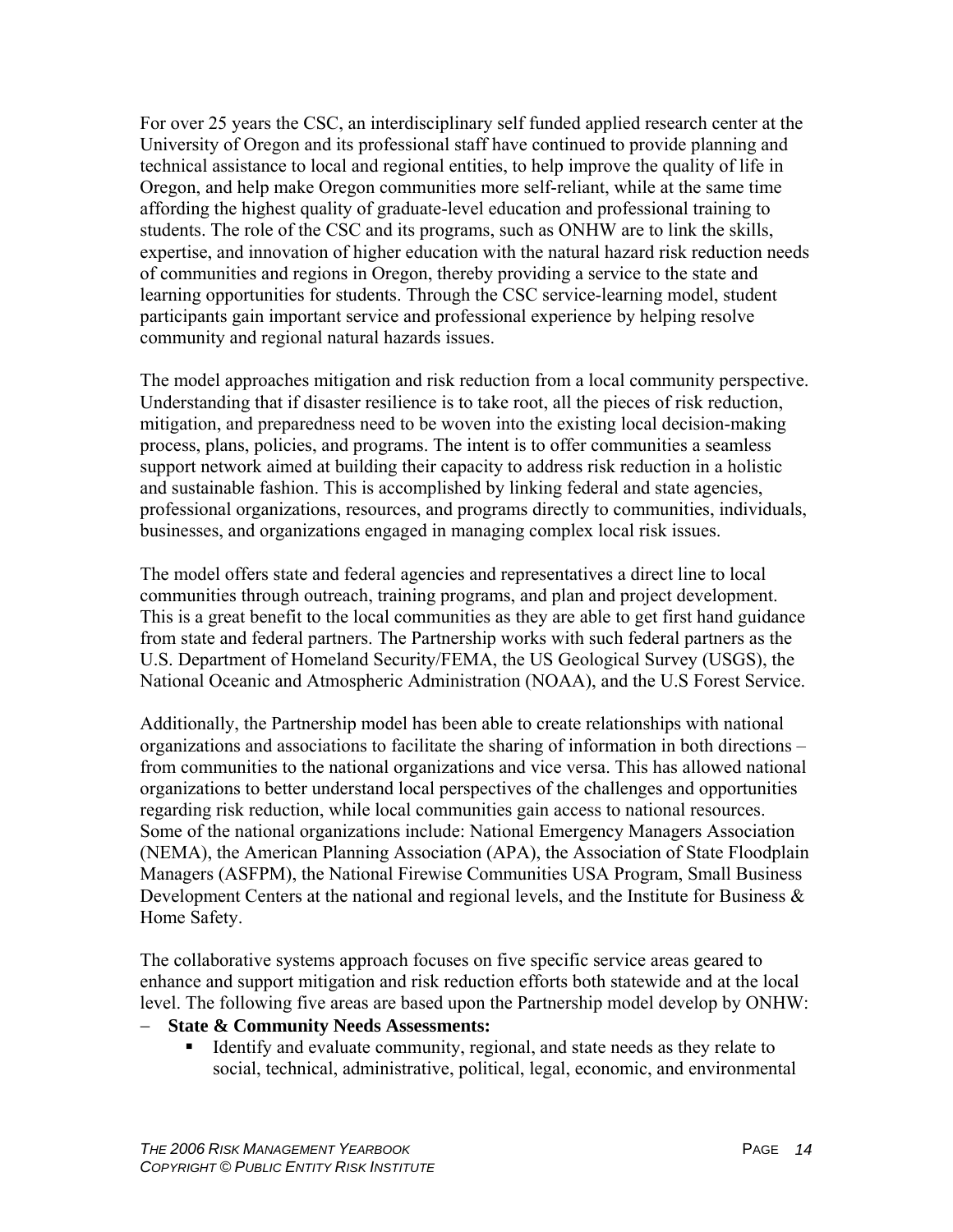issues and opportunities for risk reduction and mitigation policies, strategies, and programs;

**EXECUTE:** Leverage limited financial and human resources to support risk reduction and mitigation at the federal, state, and local level.

#### − **Community Plan Development and Activity Support:**

- Provide professional technical support (e.g. training programs, workshops, and hands-on assistance) for local Pre-Disaster Mitigation plan development;
- Place graduate level students with local communities to work for one year building local capacity through community organizing statewide<sup>1</sup>; and
- Align communities with state and federal partners to address mitigation and risk reduction challenges and develop local solutions (e.g. establish a support network among communities and partners).

#### − **Training Programs & Capacity Building:**

- Develop new 'state specific' professional training programs that benefit communities, agencies and partners involved in natural hazard risk reduction based upon needs assessment findings;
- Deliver existing and implement new training programs that benefit communities, agencies, and partners involved in natural hazard risk reduction (e.g. IBHS's Open for Business Toolkit, FEMA Benefit/Cost Analysis, Pre-Disaster Mitigation Planning series develop by ONHW, and grant writing);
- **Leverage multi-objective programs that bring in resources for environmental** protection and enhancement which also provide hazard mitigation benefits (FEMA, USGS, EDA, Firewise, and related funding programs)

#### − **Technical Resource Development & Applied Research:**

- Develop, distribute, and provide trainings on new technical resources for mitigation (e.g., Planning for Natural Hazards: Oregon Technical Resource Guide, Natural Hazard Risk Reduction Plan Framework);
- Develop and distribute statewide hazard event histories and develop regional FEMA HAZUS MH Reports that assist communities in planning and developing site specific natural hazard mitigation projects;
- Collaborate with public, academic, and private partners to develop and distribute multidisciplinary tools and products aimed at risk reduction;

#### − **Develop and Maintain the Partnership:**

 $\overline{a}$ 

- Develop outreach opportunities through professional associations' annual conferences by providing training;
- **Provide information exchange through the Partnerships In Action newsletter** and Partnership web site;
- Facilitate collaboration between agencies by providing networking opportunities at the training programs and outreach at professional conferences;
- Maintain the Partnership's strategic plan as part of the state's natural hazard mitigation plan.

<sup>&</sup>lt;sup>1</sup> This is based upon the University of Oregon's Community Service Centers Resource Assistance for Rural Environments (RARE) program. In Oregon, students have been placed in communities to assist in the coordination and development plans and outreach programs. RARE is part of the Americorp program.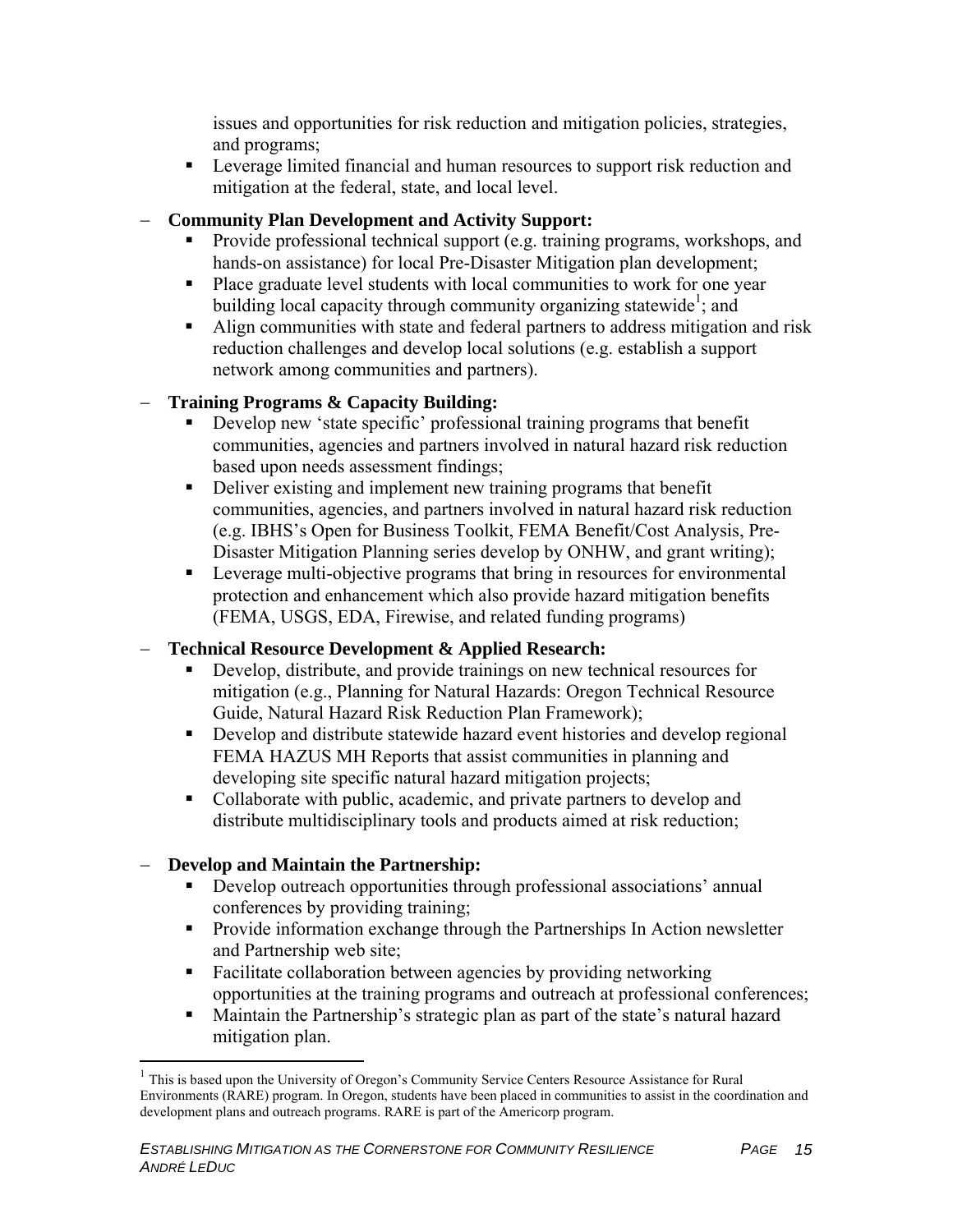These service areas are coordinated and implemented by ONHW, but relies on partnerships among agencies, communities, and organizations. Activities are organized at three levels: statewide, regional *(or multi-county)*, and local. Each level builds off of the other (e.g., regional activities are based on similar activities at the local level) and leads to a more coordinated and seamless approach to statewide mitigation programs. A success of this model has been in the Community Plan Development Support, Training, and Capacity Building service areas. Since 2002, ONHW has implemented a quarterly plan development workshop series for communities developing hazard mitigation plans. The series includes workshops on: planning process, stakeholder involvement, and public outreach, community asset mapping and risk assessment, development of goals and action items, economic resilience and training on the Institute for Business & Home Safety's Open for Business Toolkit, plan implementation and benefit/cost analysis, grant writing, etc.

Additionally, the systems approach utilized in Oregon makes ensures that mitigation action items are woven into the existing community plans, policies, and initiatives. One of the ways to institutionalize and operationalize mitigation is to make it a part of the tapestry of community oriented planning activities and implementation structures such as:

- o Comprehensive or long range plans,
- o Redevelopment and housing plans,
- o Transportation plans,
- o Economic Development,
- o Capital Improvement Plans,
- o Emergency Operations Plans,
- o Post-Disaster Recovery Plans,
- o Business Continuity Plans,
- o Community Sustainability Initiatives,
- o Etc.

Creating links between mitigation and existing plans, policies, programs, and initiatives presents numerous opportunities for communities to institutionalize risk reduction into the fabric of the community. When done right, a Community Natural Hazards Mitigation Plan can lay the ground work to identify the plans and resources that already exist, and define and integrate action items that can be implemented by a diverse group of community stakeholders. Most of the plans highlighted above already exist and are supported by local residents, businesses, and policy makers. Many land-use, comprehensive, and strategic plans get updated regularly, and can adapt easily to changing conditions and needs (Burby, 1998). Implementing natural hazards mitigation action items through existing plans and policies could maximize a community's limited resources. To accomplish this effectively it takes leadership, resources, and a well defined natural hazards mitigation plan.

The collaborative systems approach allows communities and the state to pool technical, financial, and personnel resources, achieving an economy of scale and leveraging of public and private resources that benefits everyone. Establishing an annual quarterly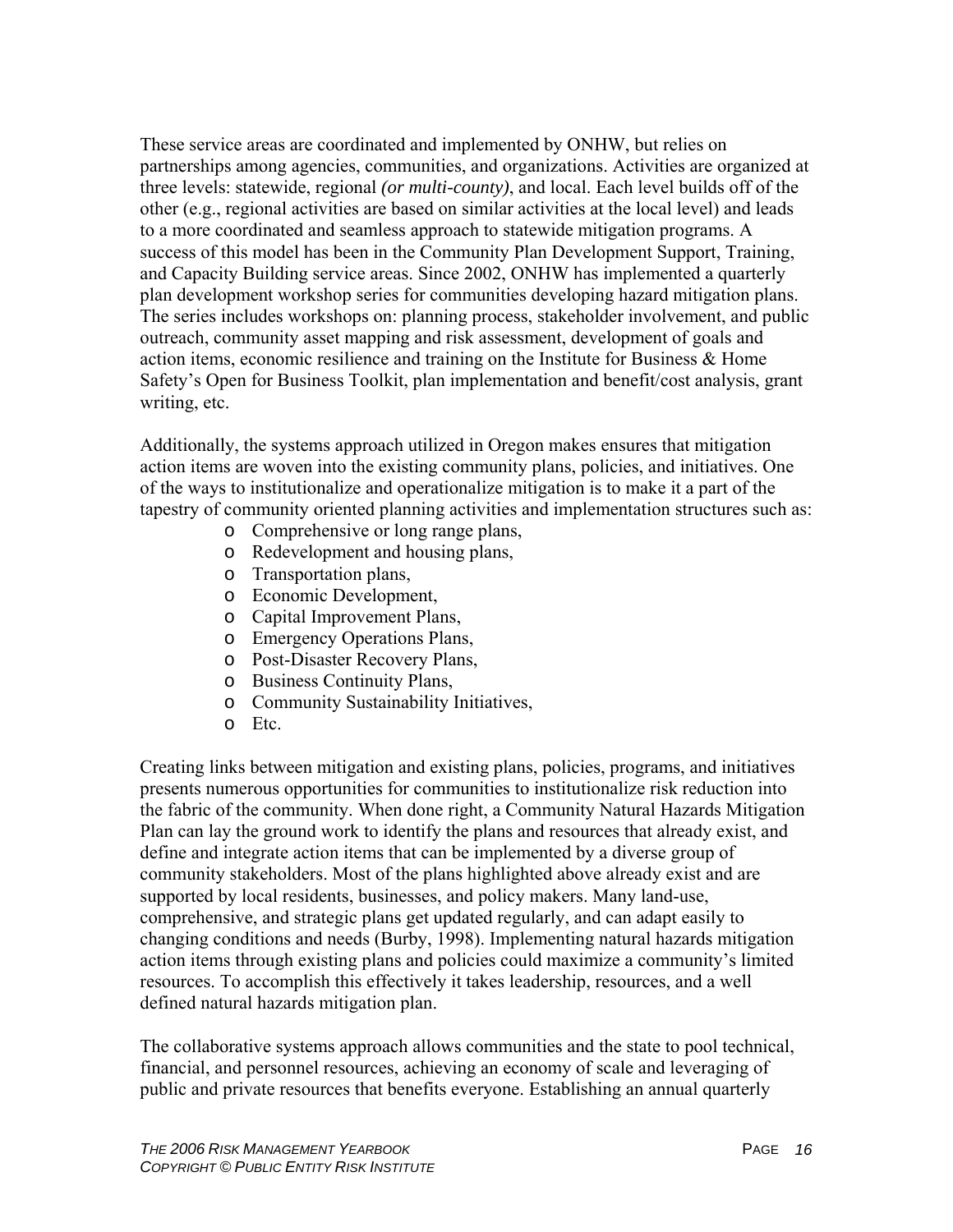training series allows for the delivery of critical resources and technical support when the communities are vested in the planning process. This strategy also allows for both vertical and horizontal partnering, communication and coordination. Horizontal partnering refers to county, city, town and district communication, coordination and resource sharing. Vertical refers to federal and state departments. The key to making this collaborative systems approach work is having an organized structure based upon a strategic plan that is implemented by ONHW's staff.

A primary role of this collaborative systems approach is to link the skills, expertise, resources, and innovation of higher education, federal agencies, professional and trade organizations, and state agencies to local risk reduction activities. To date, Oregon's model has built local capacity by providing communities with resources and increased communication and coordination for natural hazards mitigation planning. As of November 2005 seven of Oregon's thirty-six counties had FEMA-approved, locallyadopted Natural Hazard Mitigation Plans, with another twenty-eight in progress. Additionally, cities also have developed and adopted Natural Hazard Mitigation Plans, working with the county in which they are located, often developing the plan through a county-city(ies) partnership. As of December 2005, approximately 30 of Oregon's 240 cities had adopted local, FEMA-approved Natural Hazard Mitigation Plans, with many in progress.

As a result of these planning efforts, Oregon communities submitted 16 project proposals to the Federal Emergency Management Agency's national competitive Pre-Disaster Mitigation program in 2005. Of the proposals submitted, 14 were selected for funding for a total of more than \$14.5 million in federal funding for mitigation projects in 2005. Additionally, through the Partnership, ONHW is now leading the largest coordinated and collaborative pre-disaster natural hazard mitigation planning effort in the state. This planning initiative covers more than one-third of the geographic area of Oregon and nearly one-third of its counties.

# *So what do we need to establishing mitigation as the cornerstone for community resilience?*

If our goal is to make disaster resilience a part of every community's routine decision making, thus making communities safer-now and for generations to come ―we must provide both human and financial resources to establish the support network needed to assist communities in collaboratively and systematically addressing risk. The seeds of mitigation have been planted through programs like the Pre-Disaster Mitigation program, National Flood Insurance Programs−Community Rating System, Firewise Communities/USA®, etc. We must now nurture and grow these and other risk reduction programs.

It is time to reestablish a comprehensive national mitigation strategy based upon a collaborative systems approach. Mitigation and risk reduction programs like the one defined in this paper continually struggle to find consistent funding support, yet we know that mitigation is most effective when carried out on a comprehensive, community-wide, and sustained basis. We also know that it takes more time and money to involve a broad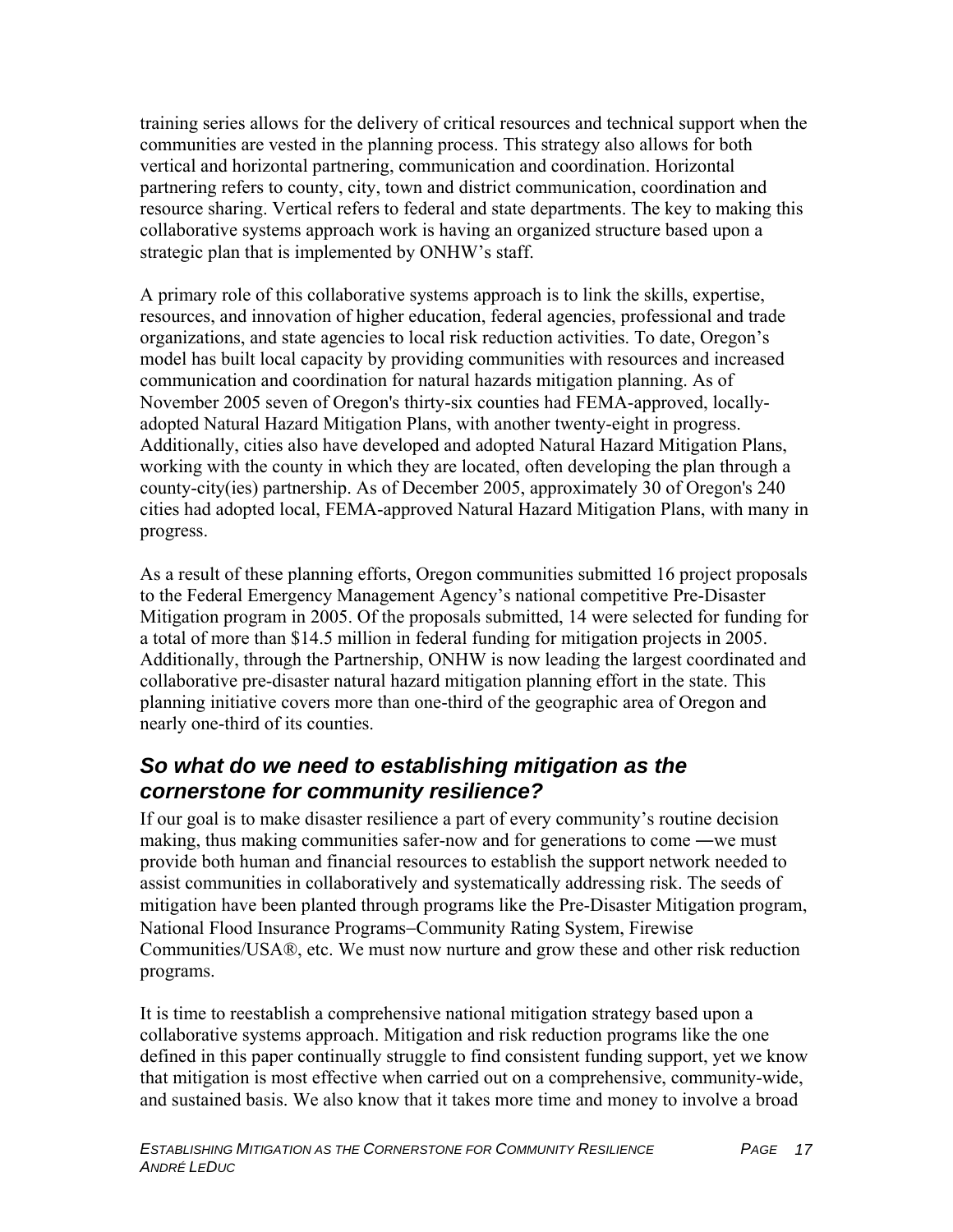and diverse group of stakeholders in the process, but the long-term savings compensates the investment because the resulting mitigation activities are comprehensive in scope.

While it is unrealistic to expect the federal government to fund a mitigation specialist in every community, one potential solution is to provide states with an annual allocation from Pre-Disaster Mitigation funds to establish and support a collaborative system statewide to enhance local capacity for mitigation activities. If we want the roots of mitigation to spread we need to be willing to invest in the concept and establish the organizational structure (e.g. make it someone's job) at the state and local levels. The political and funding support needs to be consistent and dependable in order to facilitate building sustainable state mitigation programs. The numbers are in, proving that benefits of mitigation out weigh the costs as much as four to one. Now is the time to support creative and cost effective programs that can make the changes happen in our communities.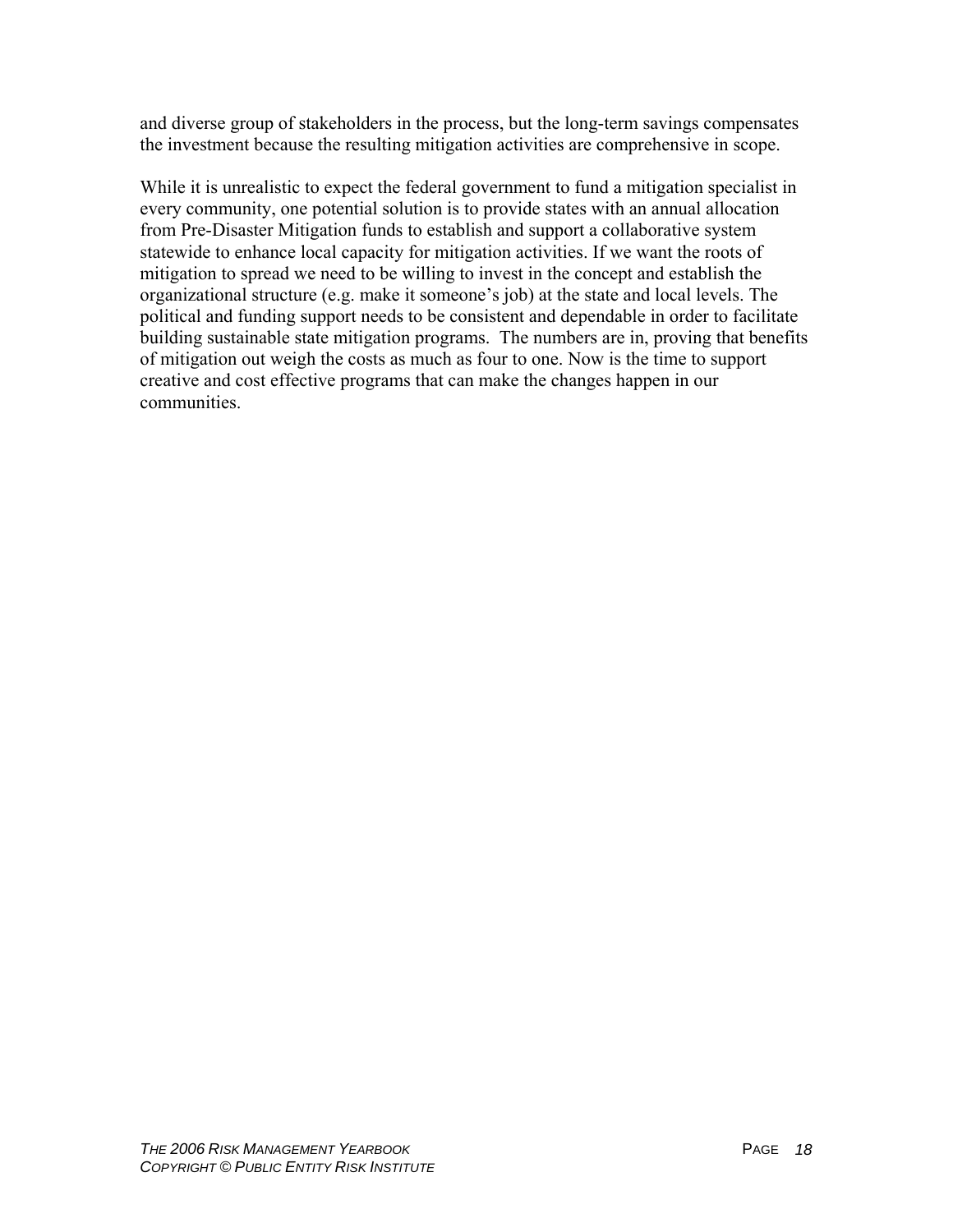### **References**

American Planning Association. 2006.

www.planning.org/features/2005/whatissafegrowth.htm (accessed January 2, 2006). Bullock, Jane A. and George D. Haddow. 2004. The future of emergency management.

*Journal of Emergancy Management* Volume 2, Number 1: 19-24. Burby, Raymond J. 1998. *Cooperating with nature : confronting natural hazards with* 

*land-use planning for sustainable communities*, *Natural hazards and disasters.* Washington, D.C.: Joseph Henry Press.

Burby, Raymond J. 2002. Making plans that matter: Citizen involvement and government action. *Journal of the American Planning Association* 69 (1):33-49.

Burby, Raymond J., and Peter J. May. 1998. Intergovernmental environmental planning: addressing the commitment conundrum. *Journal of Environmental Planning and Management* 41 (1):95.

- Center of Excellence for Sustainable Development. 2006. www.smartcommunities.ncat.org/overview/definitions.shtml (accessed January 2, 2006)
- FEMA. 2001. Mitigation Resources for Success. Washington, D.C.: Federal Emergency Management Administration.
- Gray, Barbara. 1989. Collaborating: Finding Common Ground for Multiparty Problems. San Francisco, CA: Jossey-Bass, Inc.
- Jacobs, Jane, 2004. Dark Age Ahead. New York , NY.: Random House Publishing.
- LeDuc, Andre P., Parker, Robert G., and Lynn, K. 2003.*Hazard Mitigation in Oregon: A Case Study Beyond September* 11<sup>th</sup>: An Account of Post Disaster Research, Natural Hazards Research and Applications Information Center, University of Colorado, Boulder, Colorado.
- LeDuc, Andre P., Robber G. Parker, and Kathy Lynn. 2002. *Oregon Emergency Management: Evaluating Interagency Communication in the Post-Disaster Environment.* Natural Hazards Center, Boulder.
- LeDuc, Andre P., and Diana McClure, 2003. *Disaster Resistant by Design* Disaster Safety Review, Vol. Two, Number One, pp.13-16.

Multihazard Mitigation Council (MMC). 2002. Parameters for an Independent Study To Assess the Future Benefits of Hazard Mitigation Activities. Washington, D.C.: National Institute of Building Sciences

Multihazard Mitigation Council (MMC). 2005. Natural Hazard Mitigation Saves: An independent Study to Assess the Future Savings from Mitigation Activities. Washington, D.C.: National Institute of Building Sciences

- Mileti, Dennis S. 1999. Disasters by design : a reassessment of natural hazards in the United States, Natural hazards and disasters. Washington, D.C.: Joseph Henry Press.
- ONHW. 2002. Local natural hazard mitigation plans: An evaluation process. Eugene, OR: Oregon Natural Hazards Workgroup, Community Service Center, University of Oregon.
- Platt, Rutherford H. 1999. Disasters and democracy : the politics of extreme natural events. Washington, D.C.: Island Press.